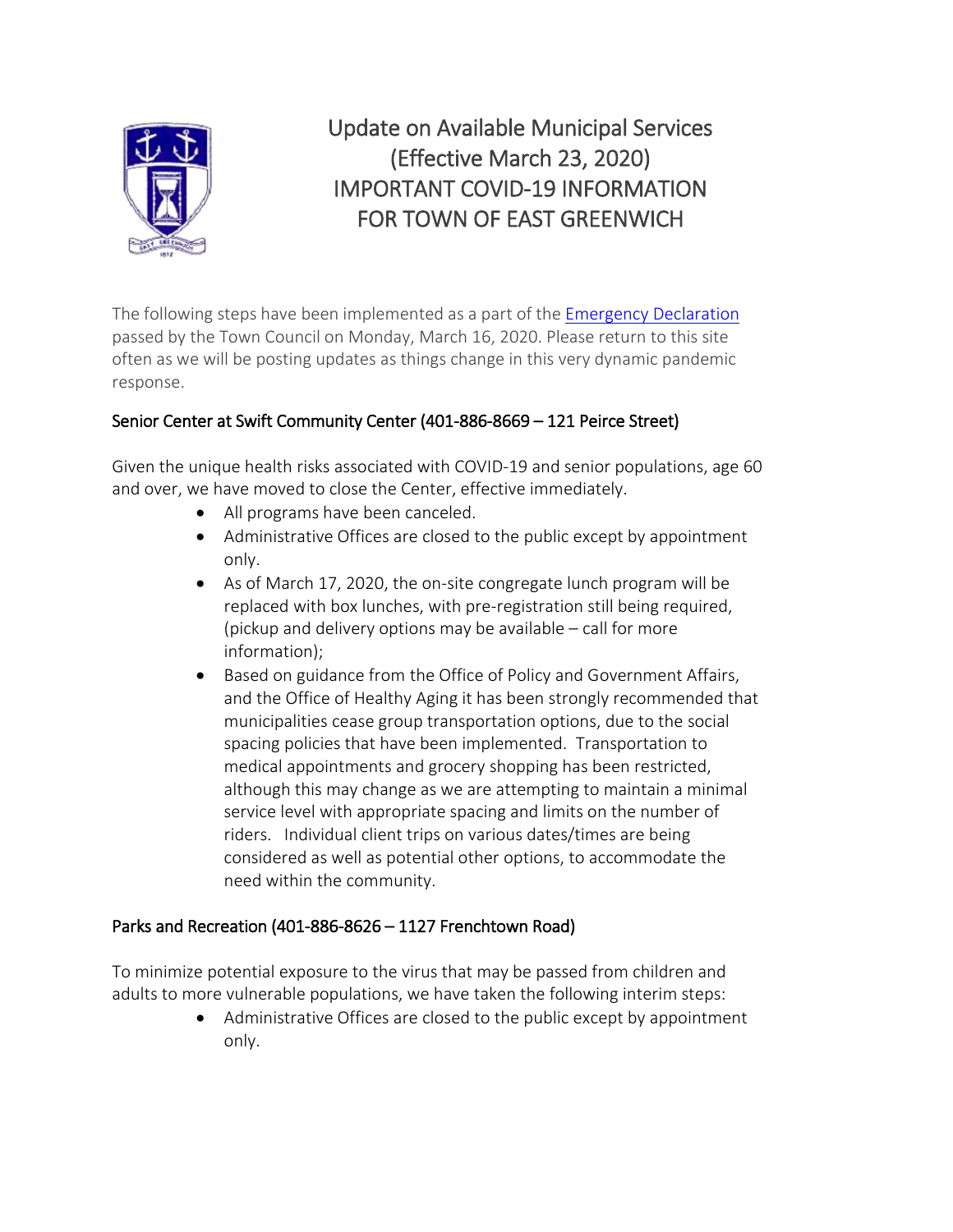- All programs have been canceled through April 3, 2020; this will be revisited for the next series of programs and subsequent sessions later in the spring;
- All outdoor permits for organized field /park /facility use have been withdrawn until further notice; Staff will be in constant communication with League, group and individual permit requests in the coming weeks/months as we plan for when access is again allowed;
- All parks and outdoor facilities/fields will remain open, with strict adherence to social distance regulations and limiting crowd size to ten (10) or less, per the Governor's recent Executive Order. Local enforcement will require your full cooperation.
- ALL playgrounds are closed to the public until further notice.
- All outdoor parks, field preparation work, grounds cleanups and equipment maintenance and installation will continue, as scheduled.

### Public Works/Engineering/Mechanics/Wastewater (401-886-8618 – 111 Peirce Street)

- Administrative Offices are closed to the public except by appointment only.
- All normal work activities are continuing, as planned. Street sweeping, road work, tree work, fleet maintenance and other indoor/outdoor maintenance/repair and construction projects are underway and continuing during this time.

### Fire Department (401-886-8686 - Station One, 284 Main Street)

- Interim guidelines have been implemented for its internal personnel to safely detect and care for individuals suspected of having COVID -19. These guidelines will change as additional information is released from the CDC and RIDOH and are also applicable to protecting the well-being of the staff.
- Fire Department has suspended in home smoke detector inspections for 14 days in accordance with social separation guidance. This service will be reactivated once the community-wide restrictions have been lifted.
- The Department is continuing to offer a full complement of services traditionally offered, with less emphasis on calls of a non-emergency nature.

# Police Department (401-884-2244 – 176 First Avenue)

- Interim guidelines have been implemented for its internal personnel to safely detect and care for individuals suspected of having COVID -19. These guidelines will change as additional information is released from the CDC and RIDOH.
- Internal protocols have been implemented to provide for the safety and protection of personnel.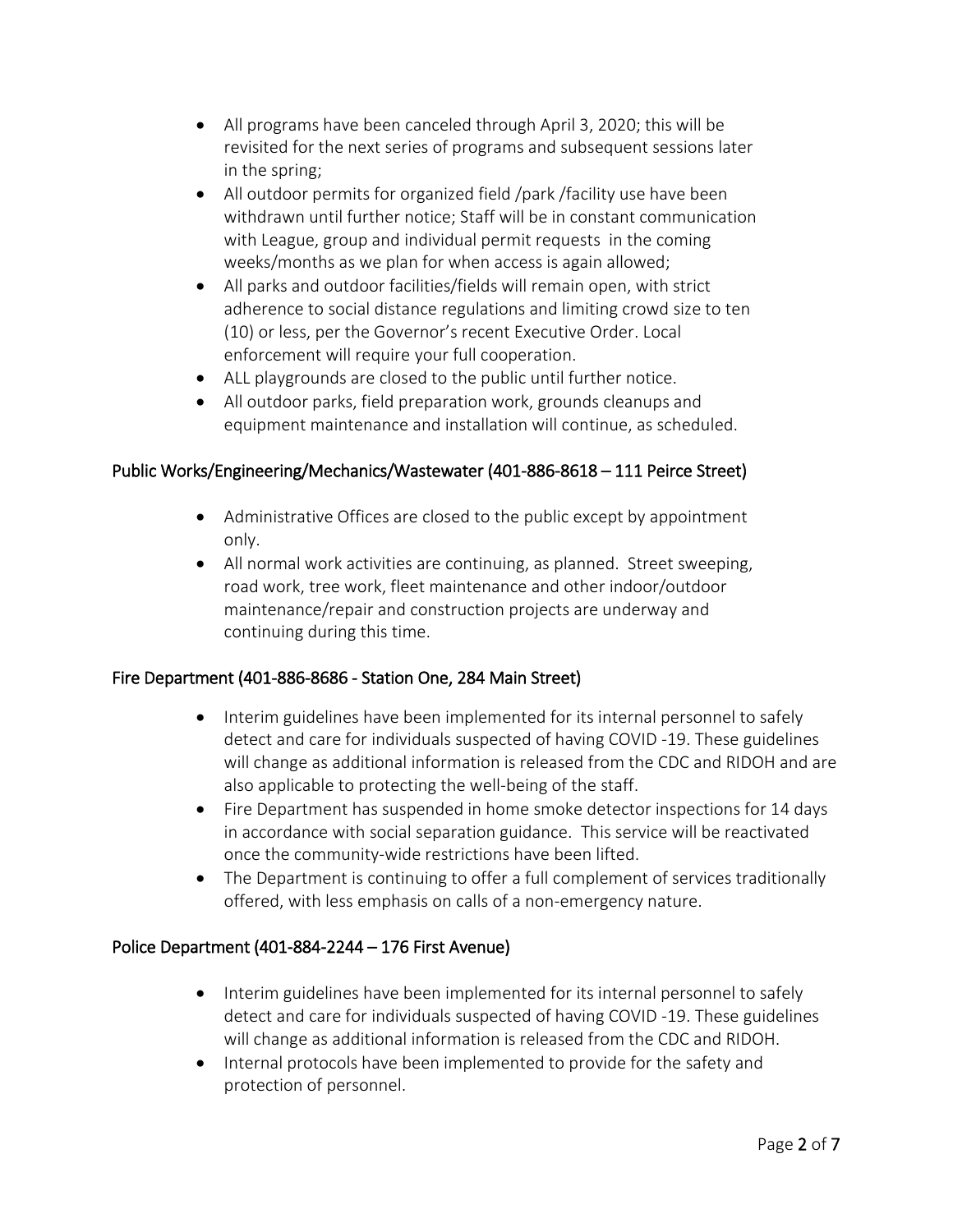- o DO NOT enter the building if you are sick. Most services, such as documentation, lost/stolen/missing items and other complaints can be handled over the phone. Please call Dispatch at 401-884-2244 and advise the Dispatcher what service(s) you need. Leave your name, contact information and reason for your call and a patrol officer will return your call.
- o V.I.N. Checks Please call 401-884-2244 and advise the Dispatcher that you need a V.I.N. check. DO NOT come into the lobby. V.I.N. check protocol will be changing and you will be advised how to obtain a V.I.N. check. This service is being offered to residents only.
- o BACKGROUND CHECKS/FINGERPRINTING ALL background checks and fingerprinting will be handled by calling 401-886-8629 (Holly Zenga) and leaving your call back information. DO NOT come into the lobby asking to speak to someone about obtaining these services. These will be handled by phone call only and for the time being only for E.G. residents.
- o COURT ORDERED CUSTODY CHANGES DO NOT come into the lobby. There is a dedicated video surveillance camera above the front door that will capture the exchange.
- o POLICE COMMUNITY ROOM IS UNAVAILABLE UNTIL FURTHER NOTICE.

# Town Clerk's Office (401-886-8605 – 125 Main Street) (RESTRICTED ACCESS TO WALK-INS)

### ALL services will be managed by mail, on-line or over the phone as much as possible.

Individual appointments (made by and under the discretion of the Deputy Town Clerk) are available for access to the vault *strictly for the purpose of title searching and the recording of* deeds/mortgages (essential recordings). PLEASE USE THE DROPBOX LOCATED OUTSIDE THE OFFICE ON THE SECOND FLOOR FOR NON-ESSENTIAL RECORDINGS, APPLICATIONS, PAYMENTS, ETC. AND CALL 401-886-8607 TO CONFIRM RECEIPT.

- Land Records (Deeds and Mortgages) ~ CONTACT DIANNE POTTER (401) 886-8607 \* Access to vault for title searching available by appointment only for essential documents. All others must mail originals to the Town Clerk's office, PO Box 111, East Greenwich, RI 02818 or deposit in lockbox outside office. Records are currently NOT available on-line.<http://www.eastgreenwichri.com/186/Land-Evidence>
- Elections and Voting ~ CONTACT ELAINE VESPIA (401) 886-8603 \* Mail Ballot Applications and Voter Registration information <https://vote.sos.ri.gov/>
- Probate Court ~ CONTACT DIANNE POTTER (401) 886-8607 \* Forms can be printed and mailed to PO Box 111, East Greenwich, RI 02818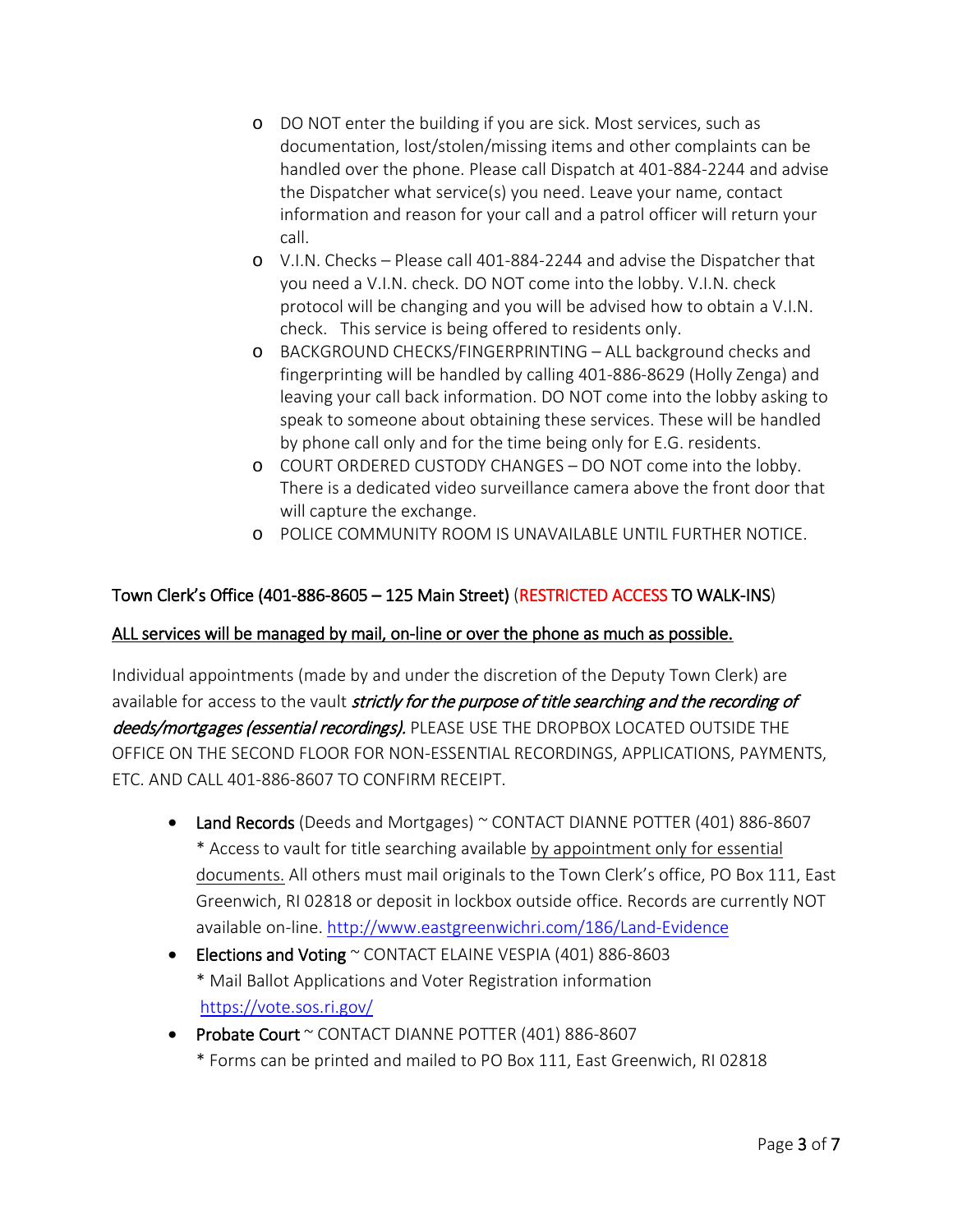$*$  No court in March. Next session scheduled for April 16<sup>th</sup> @ 9AM <http://www.eastgreenwichri.com/190/Probate-Court>

- Municipal Court ~ CONTACT NANCY PHILLIPS (401) 886-8606
	- \* Parking tickets can be mailed in (cash/check) OR paid by credit card over the phone
	- \* Court session for March & April have been cancelled. Next court scheduled for May  $21^{\text{st}}$  @ 6PM
- Vital Records (Marriage, Birth and Death) ~ CONTACT NANCY PHILLIPS (401) 886-8606 \* Forms can be found at<http://www.eastgreenwichri.com/191/Vital-Records>
	- \* Order directly from State DOH<https://health.ri.gov/records/>
- Marriage Licenses ~ CONTACT NANCY PHILLIPS (401) 886-8606 \*Suspended until further notice <https://health.ri.gov/records/about/marriagelicenses/>
- Dog Licenses ~ CONTACT MARYJO GREIG (401) 886-8602 [http://www.eastgreenwichri.com/DocumentCenter/View/121/Dog-License-](http://www.eastgreenwichri.com/DocumentCenter/View/121/Dog-License-Application-PDF)[Application-PDF](http://www.eastgreenwichri.com/DocumentCenter/View/121/Dog-License-Application-PDF) (PLEASE CONTACT YOUR OWN VETERINARIAN FOR RABIES VACCINE. RABIES CLINIC CANCELLED).
- Overnight Residential Parking Permits ~ CONTACT MARYJO GREIG <http://www.eastgreenwichri.com/188/Licensing-and-Permits>
- Business Licensing ~ CONTACT ELAINE VESPIA (401) 886-8603

Special circumstances will be considered on a case by case basis by the Town Clerk, Leigh Carney (401-886-8604 or 401-261-7729 or [lcarney@eastgreenwichri.com](mailto:lcarney@eastgreenwichri.com) )

# Finance Department (401-886-8612 – 125 Main Street) (RESTRICTED ACCESS TO WALK-IN S)

### ALL services will be managed by mail, on-line or over the phone as much as possible.

Individual appointments (made by and under the discretion of the Finance Director at 401-886- 8609) are available for access. PLEASE USE THE DROPBOX LOCATED OUTSIDE THE OFFICE ON THE FIRST FLOOR FOR CORRESPONDENCE, PAYMENTS, ETC.

• The Tax Assessor's office is closed to the public except by appointment only. Tax Assessor, Anthony Davey, can be reached at (401-886-8614 – 111 Peirce Street). Please call in advance to have your questions answered and to limit in-person contact.

Special circumstances for in-person meetings will be considered on a case by case basis by the Finance Director, Patricia Sunderland (401-886-8609)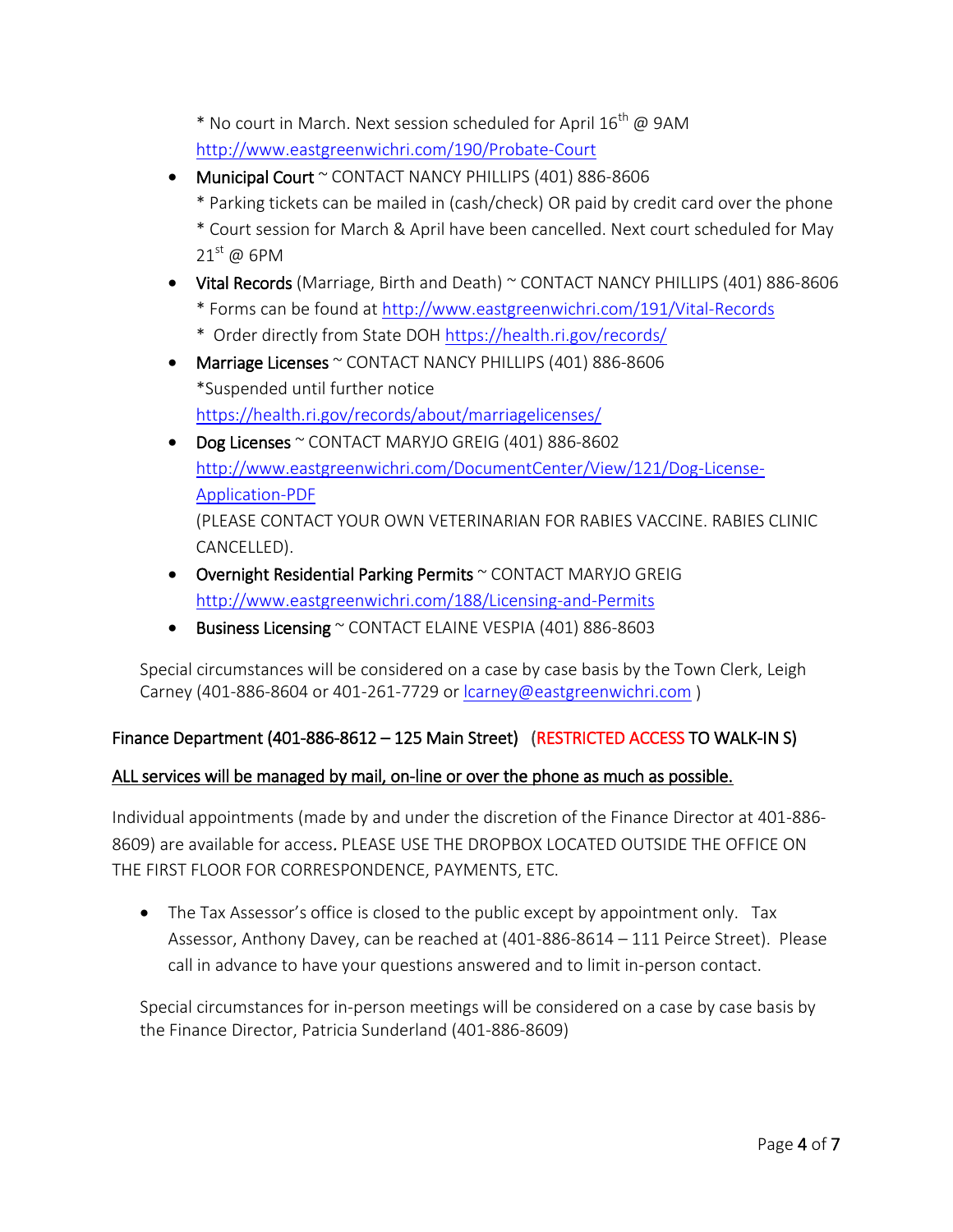### Planning/Zoning Department (401-886-8645 - 111 Peirce Street)

• Administrative Offices are closed to the public except by appointment only. The standard practice of scheduling an appointment for Application Submittals remains in effect.

#### School Department (401-398-1200 – Administration - 125 Main Street)

- Consistent with Governor Raimondo's statewide emergency order, East Greenwich Public Schools remain closed through April 3, 2020.
- Distance learning begins March 23 through April 3, 2020.
- Chromebooks are available to those in need; email [chromebooksupport@egsd.net](mailto:chromebooksupport@egsd.net)
- Breakfast and Lunch Grab N' Go Meals for ALL East Greenwich Public School Students 18 and under will be available through drive up service beginning Tuesday, March  $17<sup>th</sup>$  from 11:30am to 12:30pm until further notice at Frenchtown and Eldredge Schools. Children must be present in order to receive meals [Additional Details;](https://drive.google.com/file/d/1kE0qSo3yv1YQYxzr_u975Dxm_OnhwqQ9/view)
- The status of spring sports has not yet been resolved.
- [LINK TO EAST GREENWICH SCHOOL DEPARTMENT](https://www.egsd.net/home)

#### Drug Prevention and Mental Health Counseling (401-230-2246 or [rhoughtaling@eastgreenwichri.com](mailto:rhoughtaling@eastgreenwichri.com) )

Mental health is always important, particularly in challenging times like these.

- Director Bob Houghtaling will be available to meet with clients at the Swift Community Center, 121 Peirce Street from 8:30am – 4:30pm (Monday - Friday). This service will be by appointment only. Call 401- 230-2246 or email [rhoughtaling@eastgreenwichri.com.](mailto:rhoughtaling@eastgreenwichri.com) Residents under the age of 18 will require parental permission;
- The focus is on individuals experiencing substance related conditions or mental health concerns;
- Articles and information through the Town website and local media will be provided about mental health, substance and stress related conditions, as well as inspirational messages;
- Mr. Houghtaling will also be conducting weekly walks through the community with residents in small groups of 3-4 to check in with neighbors and others that may be in need.

### Business Community and General Gatherings

• Governor Gina M. Raimondo and the Director of the RI Department of Health, Dr. Nicole Alexander-Scott announced that, effective March 17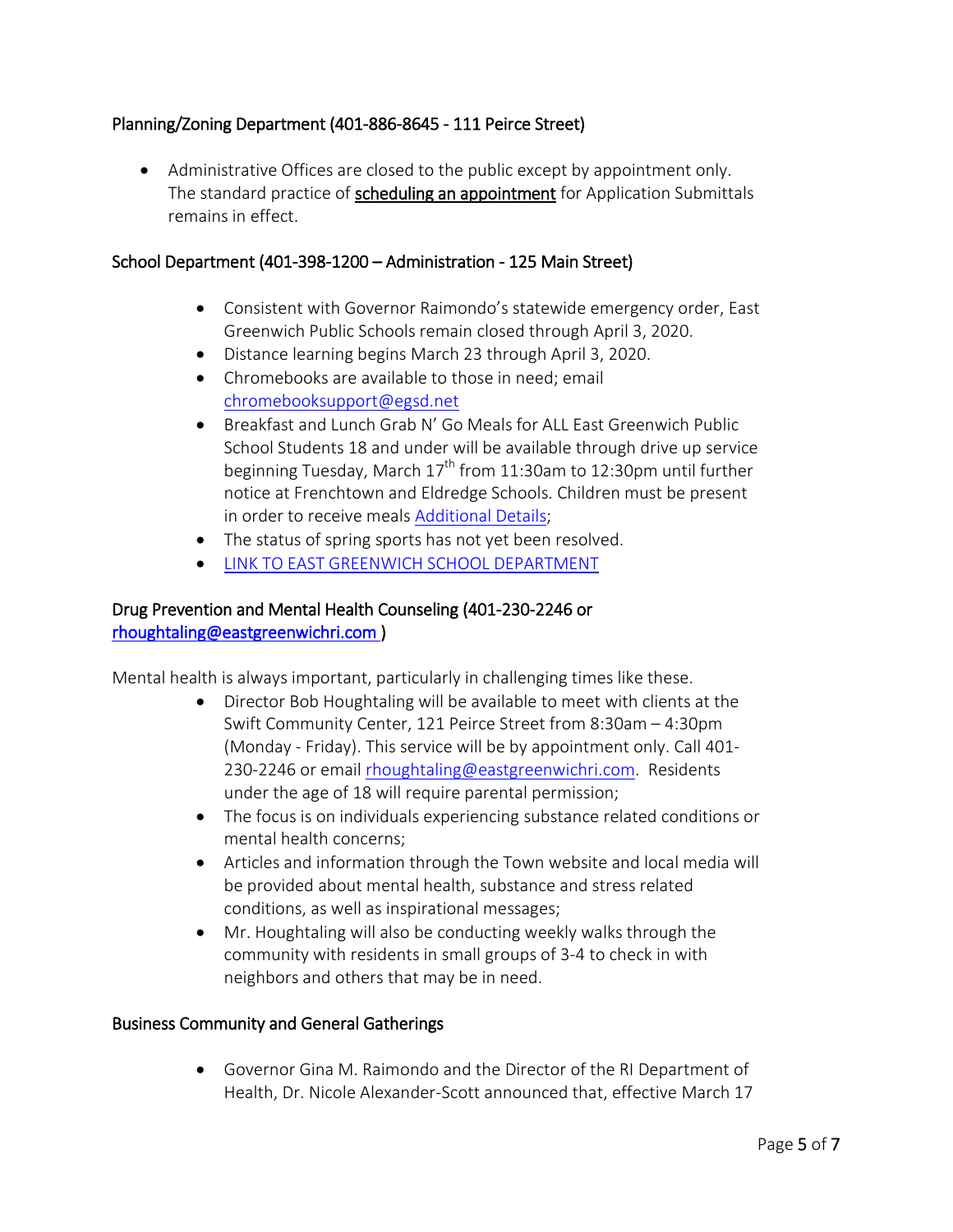and continuing through March 30, there will be NO on-premise food consumption for restaurants, bars, coffee shops, or other food establishments in Rhode Island. Establishments with a food license can continue to conduct pick-up, drive-thru and delivery only; including the delivery of beer and wine.

- Based on input received from the business community, on a temporary basis, relief is being provided to our local business community, from Ordinance 888, adopted on Oct. 15<sup>th</sup> 2019, Chapter 212 Solid Waste Management – Article VI Plastic Carry-out bags: This action is specifically designed to support the increased local efforts to expand take-out food options. The Town stands fully committed in support of the Plastic Bag ban and the increased use of reusable carryout bags, although in light of the circumstances we find ourselves and the pressures being placed on local business, in maintaining operations and in supplying our local community with prepared food and other needed products, this relief will support this effort, in support of the health and well-being of our community, until such time that the Emergency Declaration can be lifted in the coming months. At that time, the full force and effect of this Ordinance will again be in place and enforced.
- Should other forms of relief (in whatever form that may take) be considered a priority at this time, we ask that you please contact the Town Manager's Office at 401-886-8665 for a discussion as to any viable options.

### Town Meetings

- The Town is postponing all less critical committee meetings that are not as time sensitive to government operations, please check the Town [Web site for specific meeting updates;](http://www.eastgreenwichri.com/)
- The Town is preparing for increased use of live streaming capabilities to host Town Council, Planning and Zoning Board and School Committee meetings and working on options to receive remote public participation and possible tele-conferencing. The first tentative meeting scheduled in this new format is for the Town Council on Monday, March,  $30<sup>th</sup>$  at 7:00pm. Additional updates will be forthcoming on this subject.

### Crowd Size/Gatherings

This information has been changing rapidly and we urge you to check back frequently for current guidance.

> • The Governor and Dr. Alexander-Scott also directed all Rhode Islanders not to host or attend gatherings of 10 people or more;